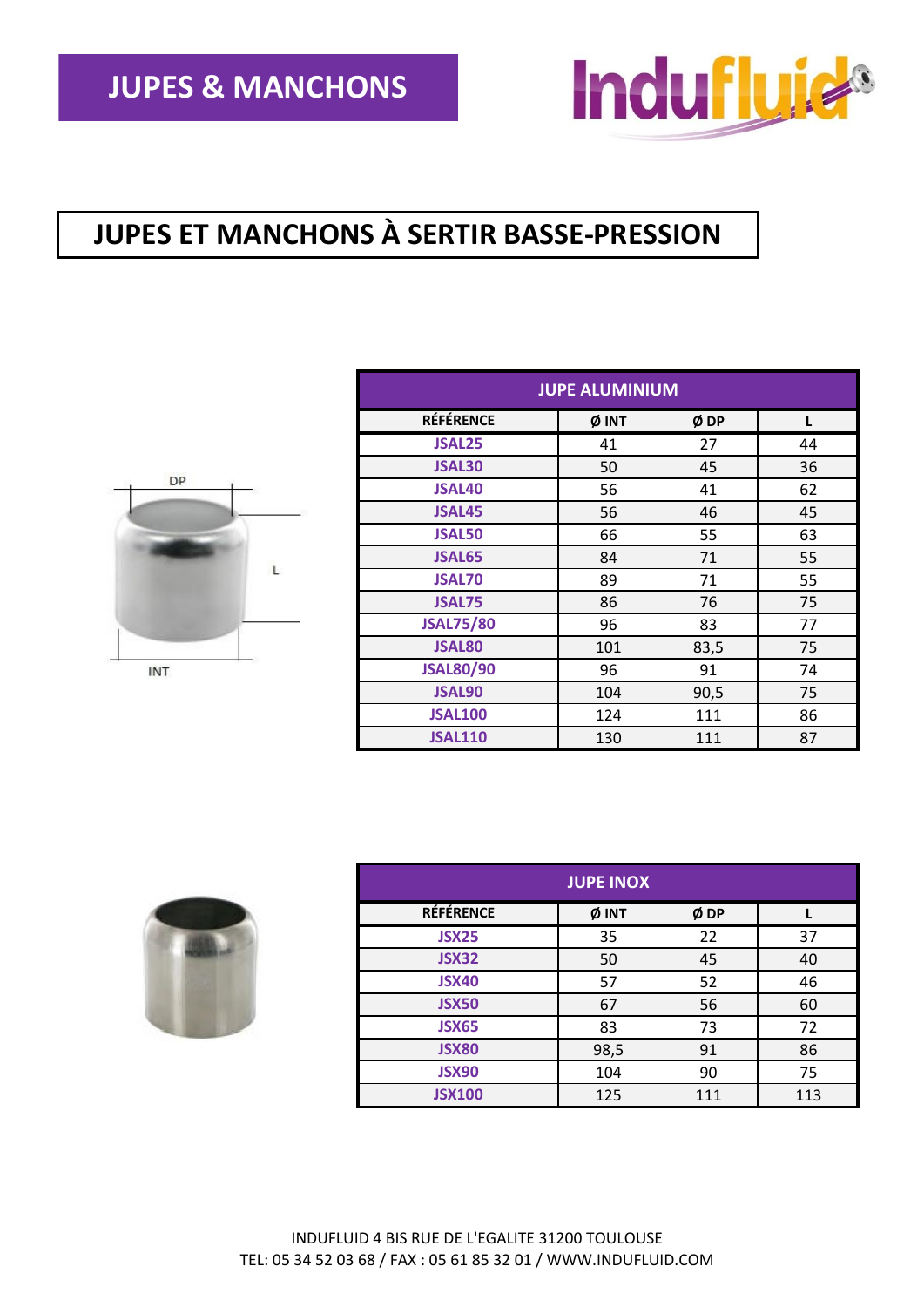| <b>MANCHON ALUMINIUM</b> |       |                          |    |
|--------------------------|-------|--------------------------|----|
| <b>RÉFÉRENCE</b>         | Ø INT | ØDP                      |    |
| <b>MASPC20A</b>          | 26    | $\mathfrak z$            | 30 |
| <b>MASPC25A</b>          | 31    | $\overline{2}$           | 20 |
| <b>MASPC30A</b>          | 36    | $\overline{2}$           | 30 |
| <b>MASPC40A</b>          | 50    | $\overline{2}$           | 30 |
| <b>MASPC45A</b>          | 46    | $\overline{2}$           | 30 |
| <b>MASPC50A</b>          | 56    | $\overline{\phantom{a}}$ | 25 |
| <b>MASPC60A</b>          | 60    | $\overline{2}$           | 40 |
| <b>MASPC65A</b>          | 76    | $\overline{2}$           | 38 |
| <b>MASPC70A</b>          | 80    | $\mathfrak{p}$           | 30 |
| <b>MASPC75A</b>          | 85    | $\overline{2}$           | 56 |
| <b>MASPC80A</b>          | 101   | $\overline{2}$           | 75 |
| <b>MASPC90A</b>          | 104   | 2,5                      | 75 |
| <b>MASPC100A</b>         | 123   | 2,5                      | 85 |



| <b>MANCHON INOX</b> |       |                  |    |
|---------------------|-------|------------------|----|
| <b>RÉFÉRENCE</b>    | Ø INT | <b>ÉPAISSEUR</b> |    |
| <b>MASPC25X</b>     | 37    | 2                | 25 |
| <b>MASPC30X</b>     | 45    | 2                | 30 |
| <b>MASPC40X</b>     | 55    | $\overline{2}$   | 30 |
| <b>MASPC50X</b>     | 67    | $\overline{2}$   | 50 |
| <b>MASPC55X</b>     | 57    | $\overline{2}$   | 30 |
| <b>MASPC65X</b>     | 86    | $\overline{2}$   | 55 |
| <b>MASPC80X</b>     | 85    | $\overline{2}$   | 35 |
| <b>MASPC90X</b>     | 111   | $\overline{2}$   | 70 |
| MASPC100X           | 121   | ว                | 50 |